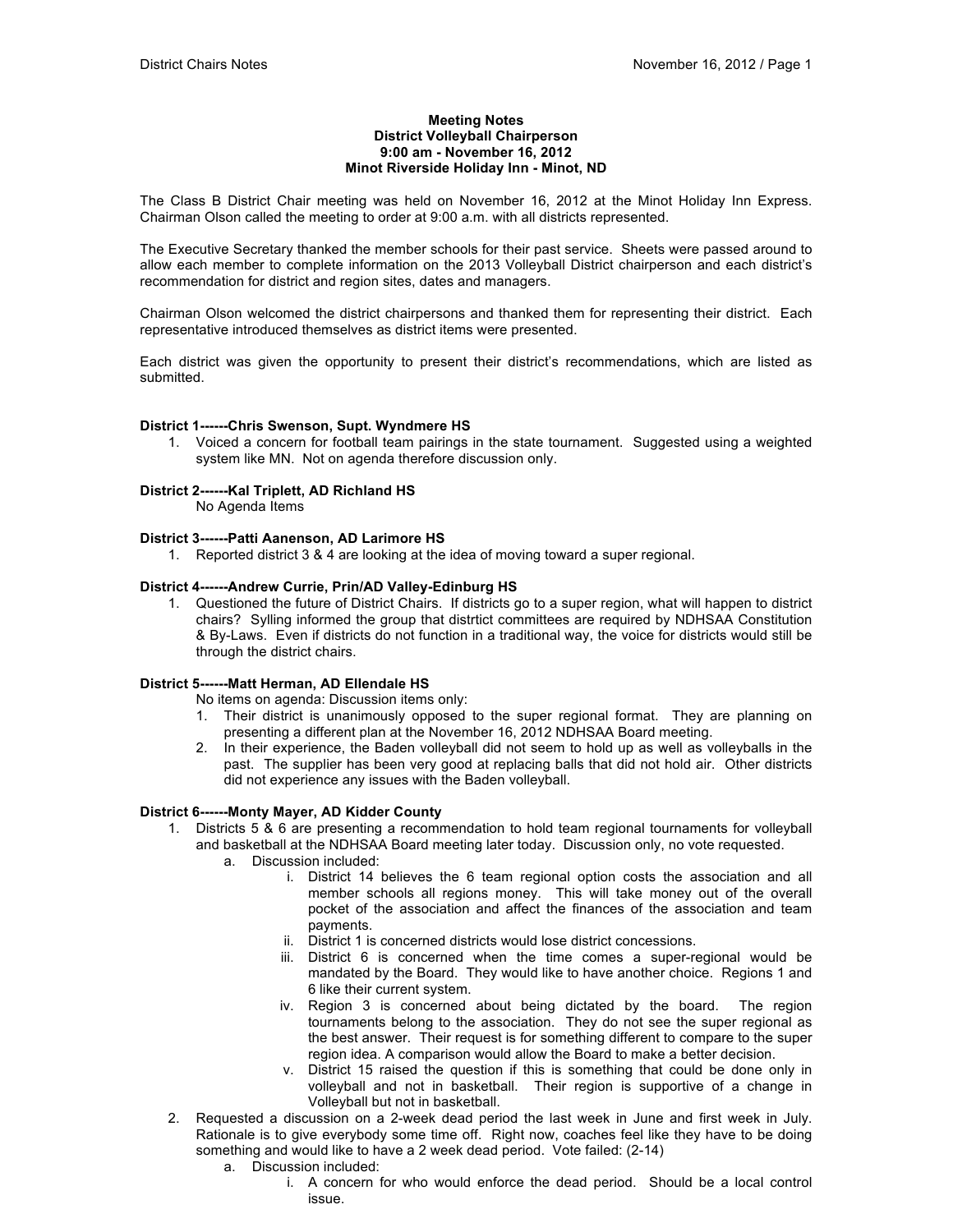- ii. District 15 felt if there was a dead period they would like it closer to the end of July. The end of June, beginning of July is prime camp time.
- iii. Rationale behind end of June beginning of July would be to go around July  $4<sup>th</sup>$  for a break for all.
- iv. District 5 felt if you are having issues at home, take care of it at home. It should be local control issue.
- 3. AD passes from NDHSAA for all regular season contests. Discussion included that this is already being done by the NDHSCA. Members just need to be made aware. Vote failed: (1-15)

# **District 7------Karla Michaelson, AD Carrington HS**

- 1. Requested a move of region track to Friday with a make-up date on Saturday. Current system sets the date for region track on Saturday with the option of moving to Friday if weather deems necessary. Move must be done by Wednesday preceding the region meet and be based on weather predictions with the approval of NDHSAA. Rationale: It is tough to move a track meet from Saturday to Friday on the Wednesday preceding as it is now. Vote failed: (8-8)
	- a. Discussion:
		- i. Participants have plenty of opportunity to qualify during the regular season.
		- ii. Bulk of workers come out of schools.
		- iii. Administrators are concerned with loss of school time.
- 2. Reduce the number of basketball officials from three to two for post-season tournaments. Rationale: Comments officials have made such as "Wasn't my area so I'm not going to make that call." Vote failed: (2-14)
	- a. Discussion:
		- i. Going from 2 to 3 officials has improved the game.
		- ii. Cop out from officials if they say is not my area. Feels we are going backwards if we go from 3 to 2. Three officials helps bring officials into the realm of officiating.
		- iii. Using 3 officials makes it easier to bring in new officials. Overall officiating has improved since it first started. Officials needed time to adjust to 3 person crews.
		- iv. Coaches need more education on who to chew out. If the official comments it wasn't his call, it probably wasn't. The officials are instructed what to watch in each position using a 3 person crew.
- 3. Concerns on Minot hosting state volleyball tournament. Discussion centered around a perceived problem with Minot hotels and restaurants. No actual complaints of anything real. Discussion only, no vote requested.

## **District 8------Randy Loing, Prin. AD Rolla HS**

- 1. Concern about BEK Sports coming into our facilities and completely taking over. There have been instances where at a volleyball match, the JV match was tied at 1-1 and they weren't allowed to finish the match because BEK Sports needed to get on the air by a certain time. Is this an issue for any other schools? Discussion included the school allows BEK to come in and BEK should not be calling the shots. Local districts have control of their regular season games. Discussion only, no vote requested.
- 2. Recommendation the volleyball center-line violation needs to be more in-line with college rules. In college you can go across the line as long as you don't impede another player. An informal poll of coaches indicated they would like it to stay the same as it is now. Discussion only, no vote requested.
- 3. Districts 7 & 8 are looking at putting a proposal together for a Super Regional in volleyball. Discussion only, no vote requested.

## **District 9------Brian Nieuwsma, AD Flasher HS**

- 1. In agreement they liked the switch to the colored volleyballs. Discussion only, no vote requested.
- 2. Would like to host the Region 5 tournament this upcoming season (2013) at Shiloh Christian HS, District 10 hosted consecutive Region 5 tournaments in 2010 & 2011 at Washburn. Discussion only, no vote requested.
- 3. At this time, District 9 is not interested in moving to a super regional. Would like to see how it works out in Region 7. They are in favor of modifying the district/regional tournaments a bit. They would like each district to advance 3 teams to the regional tournament instead of the current format with 4 teams advancing. The #1 teams from each district would get a bye in the regional tourney and the others would be seeded accordingly. There would only be two games on each day of the regional tourney, which would also solve the out of school time on the first day. Discussion only, no vote requested.
- 4. District 9 would like to continue to have 6th grade students still be able to participate in junior high activities with the rule change for the Rule of 50. This would be a huge concern for our small schools to continue junior high programs. Discussion only, no vote requested as this will be discussed later in the meeting.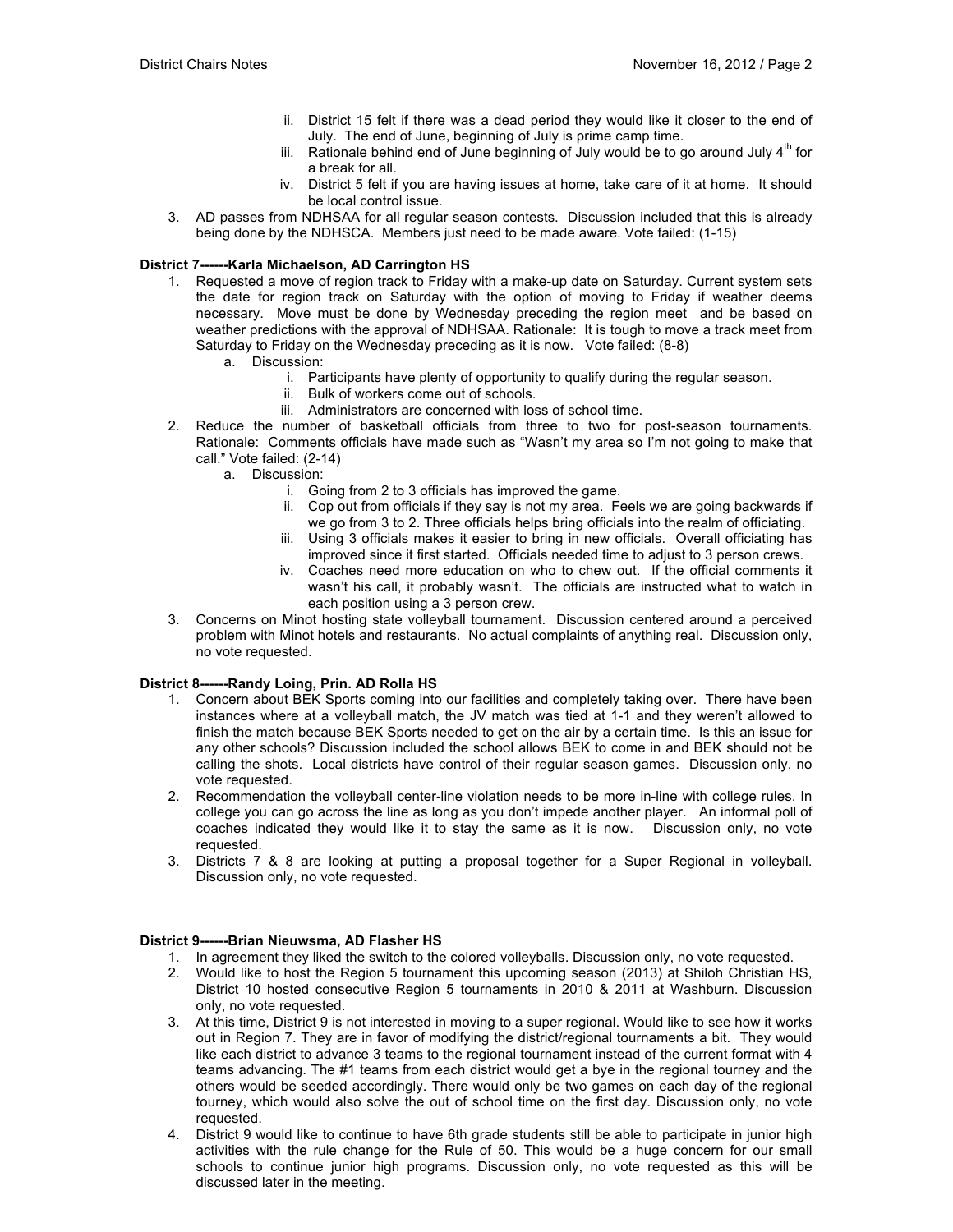# **District 10-----Brandt Dick, Supt. HMB and Underwood HS**

- 1. Would like to keep district tournaments and propose to send top 2 teams from districts to regionals for volleyball and basketball. Wanted a straw poll - Would other districts chairs be in favor of allowing a district to have a 4 team region? (5-11 - Opposed- straw poll)
- 2. Want to have the capability of having 6th graders to compete at the junior high level, if needed, and  $6<sup>th</sup>$  graders will be covered by the school districts catastrophic insurance. No matter what happens to the 50 Rule, they want this kept no matter how many students are in the school. Vote requested. Vote failed: (8-8)

# **District 11-----Bob Beaudrie, Prin/AD Newburg HS**

No Agenda Items

## **District 12-----Robert Thom, Prin/AD Kenmare HS**

1. Golf in the fall – discussion -

## **District 13-----Tyler Senn, AD Bowman County HS**

- 1. Suggested two regions of Class B Wrestling. Either East and West or North and South with 16 individuals qualifying to the state tournament, 8 from each region. The top four teams from each region would qualify to the state dual tournament. Rationale: It provides a better representation of our top athletes at the state tournament. The region meets have become very small. Vote failed: (3- 13)
	- a. Discussion:
		- i. District 1 voiced concerns in district. They would like North and South regions, not East and West.
		- ii. There were concerns about travel for duals.
		- iii. Whether this would be a one day event or two day tournament? A 2 day event would have to go to a larger facility.
- 2. District 13 supports a by law change to the JH regulations Discussion only, no vote requested.

## **District 14-----Mitch Lunde, AD Beulah HS**

- No agenda items
- 1. Discussion:
	- a. Appreciate the HS Activities Association working to keep the kids back from the basket at state basketball tournaments. Sportsmanship should be a focus of the HS Activities Association. Any derogatory signs should be removed along with the people that brought them.
	- b. Would like everyone to think about seeding of state tournaments. Go back to districts and ask about opinions on seeding for Volleyball, Girls' Basketball and Boys' Basketball.

## **District 15-----Randy Cranston, AD Watford City HS**

- 1. Cross Country athletes should have to qualify for state with the top 3 teams and top 40 runners. Request to study, no vote requested.
- 2. One team should be moved back to District 15 in boys' basketball and girls' basketball to even out teams to 7 and 7. No vote needed as this is a board re-districting issue

# **District 16-----Michael Bergstrom, Ray HS**

- No agenda items
- 1. Discussed junior high rules.
- 2. Discussed super region concept.

## **Other items:**

Executive Secretary Sylling led a discussion on the 50 rule. The Constitution & By-Laws Committee is looking at this on terms of equity. 50 and above, less than 50, more than 50. The 50 Rule also brings in the issue of  $6<sup>th</sup>$  graders being able to play in junior high.

Discussion:

- 1. District 16: Overall participation is down. There is an increase in students coming into districts but participation is not increasing. Would be in favor of eliminating 50 Rule but keeping  $6<sup>th</sup>$ graders eligible to move to junior high.
- 2. District 12 questioned if there was any talk of raising the number from 50 to 100.
- 3. District 10 commented coops change the 50 Rule. Some schools do not want to coop because it will raise the coop student number over 50 and they don't want the students to compete.
- 4. Sylling asked:
	- a. Would it help eliminate some junior high coops if  $6<sup>th</sup>$  graders were allowed to participate no matter the number?
	- b. How many are in favor of getting rid of the 50 Rule? (8-8)
	- c. If you allow  $6<sup>th</sup>$  graders to move up, then there may be some  $7<sup>th</sup>$  and  $8<sup>th</sup>$  graders that do not participate.